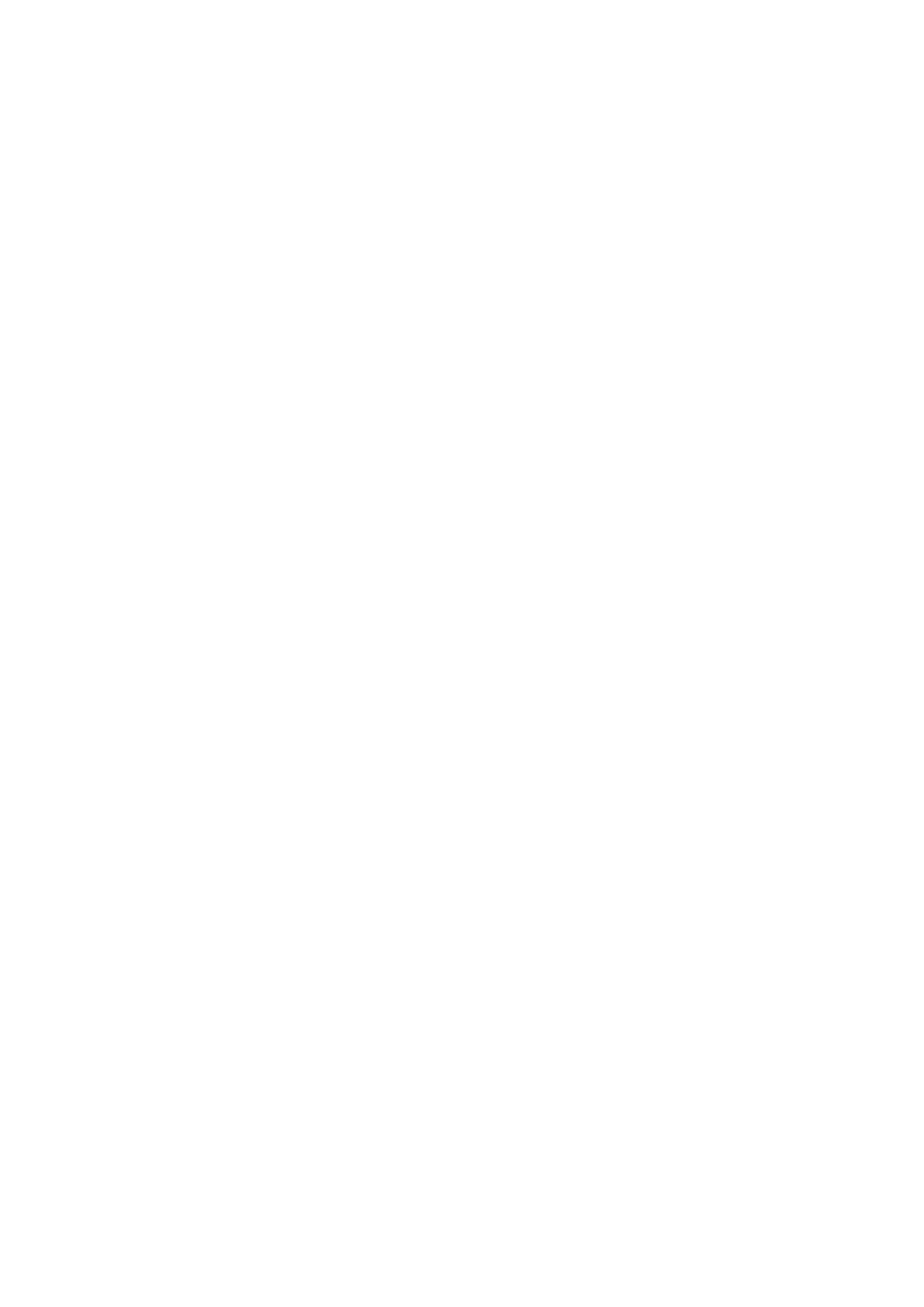# **CONTENTS**

| <b>Introduction</b>                  |                         |
|--------------------------------------|-------------------------|
| <b>Admitted Patient Services</b>     | $\overline{\mathbf{2}}$ |
| <b>Emergency Department Services</b> | 5                       |
| <b>Non-admitted Patient Services</b> | 7                       |
| <b>Community Health Services</b>     | 9                       |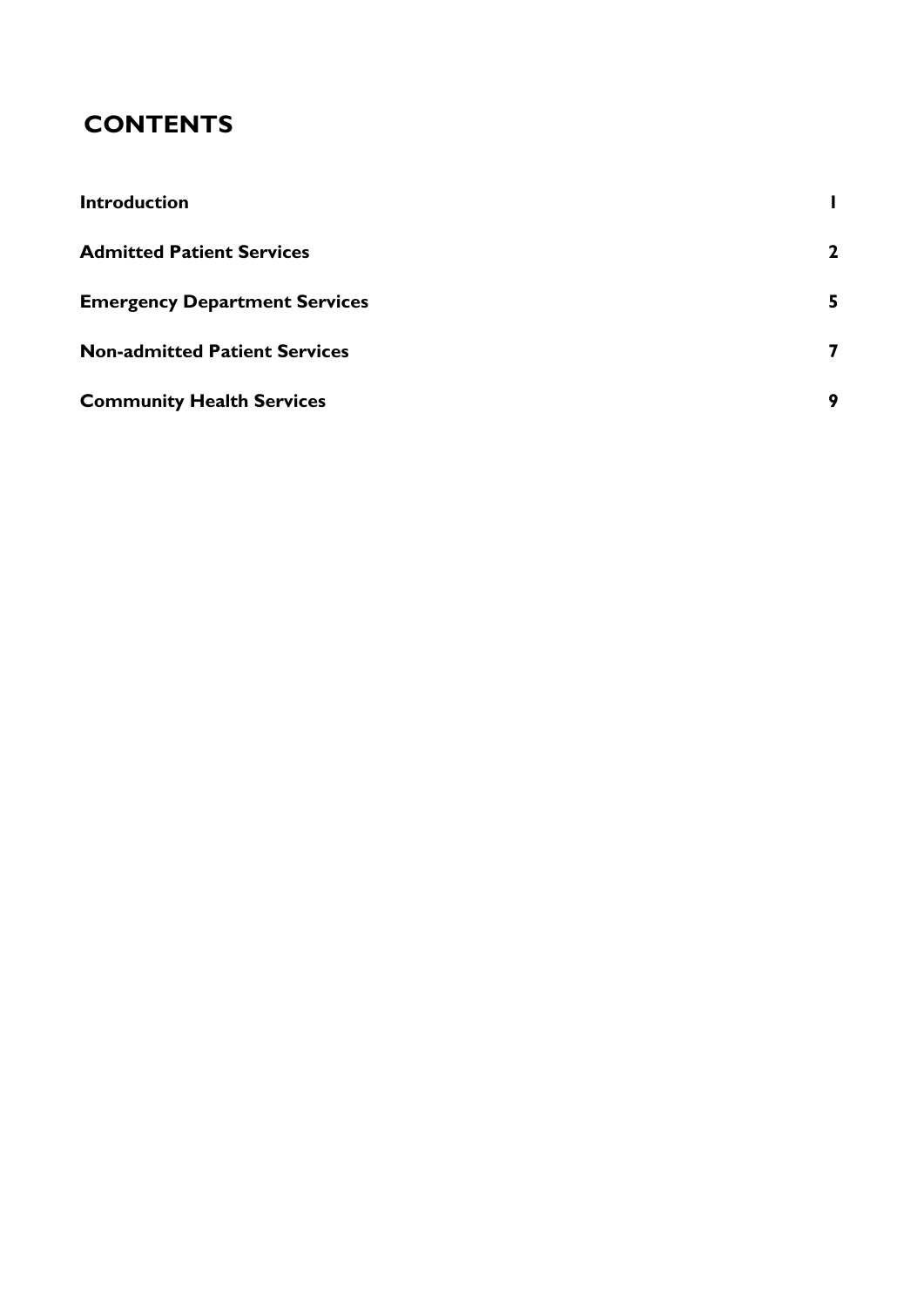### <span id="page-3-0"></span>**Introduction**

Tasmania welcomes the opportunity to comment on the Commonwealth Grants Commission 2020 Methodology Review Staff Discussion Paper (CGC 2018-05-S) on substitutability levels for the health category.

The substitutability of public health service providers for non-State (private) service providers is more limited in Tasmania compared to the rest of Australia due to its small dispersed population size, whereby only 40 per cent of the population lives in the Greater Hobart area. The substitutability rates between State and non-State health services are low because Tasmania lacks the population size to support a full range of complex services in both sectors. In Tasmania, the private sector is small and provides a narrower range of economically viable services compared to public hospitals.

These low substitutability rates are primarily due to the diseconomies of scale resulting from a small and dispersed population rather than operational limitations from Tasmanian hospital accreditation conditions, national safety and quality health standards or medical college professional standards. Diseconomies of scale see only one major public tertiary referral hospital (Royal Hobart Hospital) able to provide a full range of services, with the exception of some highly specialised health services which are not delivered in Tasmania and require patients to be transferred interstate.

In Tasmania's North and Northwest there are no emergency department or critical care services provided in the private sector. For example, interventional cardiology and obstetric (birthing) services are only performed at the northern public hospital (Launceston General Hospital) and not in the private sector. In the Northwest public obstetric (birthing) services are provided under contract at the Northwest Private Hospital. These examples underscore the narrower scope of private hospital service provision and the reduced alternatives available for privately insured patients in Tasmania and hence the low levels of substitutability.

The substitutability rate and proposed non-State activity indicators for Tasmanian admitted patient services, emergency department services, non-admitted services and community health services are considered separately and the appropriateness of the component assessment is discussed below.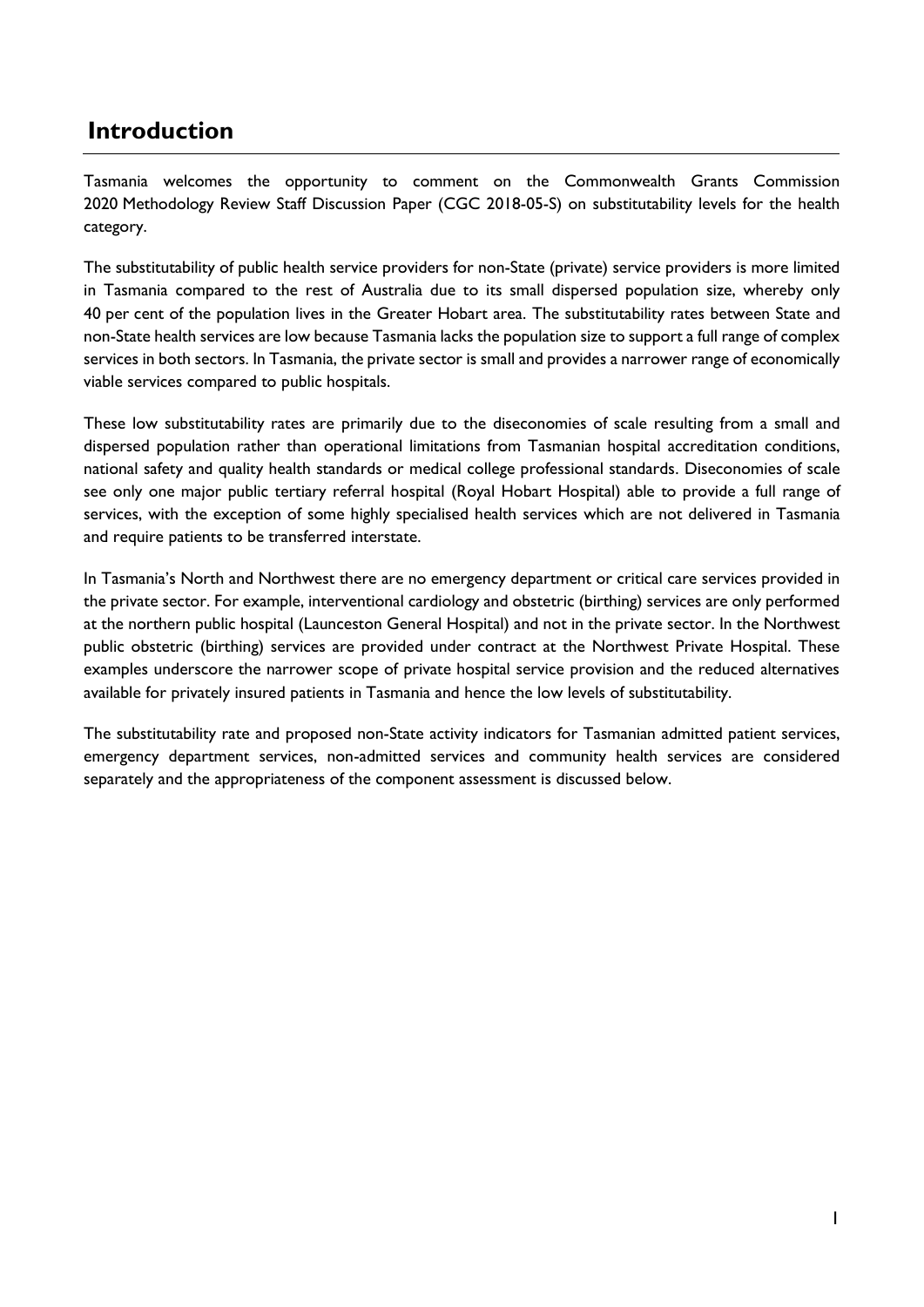### <span id="page-4-0"></span>**Admitted Patient Services**

#### *Level of substitutability*

It is noted that the Commission's general approach is to identify non-State services which influence State's decisions about the level of service provision which is affected by the availability of non-State services. Tasmania agrees with Commission staff that there is a strong conceptual case that some admitted patient services provided in the non-State sector influence the number of similar services that need to be provided in the State sector. However, as discussed in the introduction, in Tasmania's case there is very limited capacity for the non-State sector to provide admitted patient services because of diseconomies of scale and the narrower range of services offered.

The substitutability of services is also effected by sporadic and sustained closures by private hospitals such as the Hobart Private Hospital and Calvary Hospital in Hobart where there has been the closure of medical wards and emergency departments placed on bypass.

For this reason, Tasmania supports, in principle, the Commission staff proposal that the substitutability rate should be no higher than 15 per cent.

#### *Indicator to measure non-State activity*

At the recent State visit to Tasmania in September 2018, the Tasmanian Department of Health raised with the Commission and its staff, that the lack of private hospitals in some locations, and the lack of private hospital capacity to undertake some complex admissions, has a significant impact on the provision of public hospital services as this may be the only available alternative for private patients seeking these services. For this reason, Tasmania has reservations about the Commission's measurement of non-State service provision of admitted patient services using data sources that reflect privately insured patients in both public and private hospitals as some public patients who are privately insured are treated as public hospital patients as there are no private hospital alternatives (as detailed in Staff Discussion Paper - Attachment A).

Tasmania notes that jurisdictional comparisons between average public cost weights and average private cost weights, as shown in Table 1 below, are one means of highlighting the differences between State and non-State admitted patient activity. Average cost weights of hospital separations are a proxy measure for the complexity of the case-mix treated by hospitals. A comparison between Tasmanian average public cost weights and the total national average private cost weights shows that complex and more costly admitted patient service are disproportionately provided by the State. This highlights that the cause and cost of privately insured patients data in public hospitals is more complex than that the Commission's approach captures.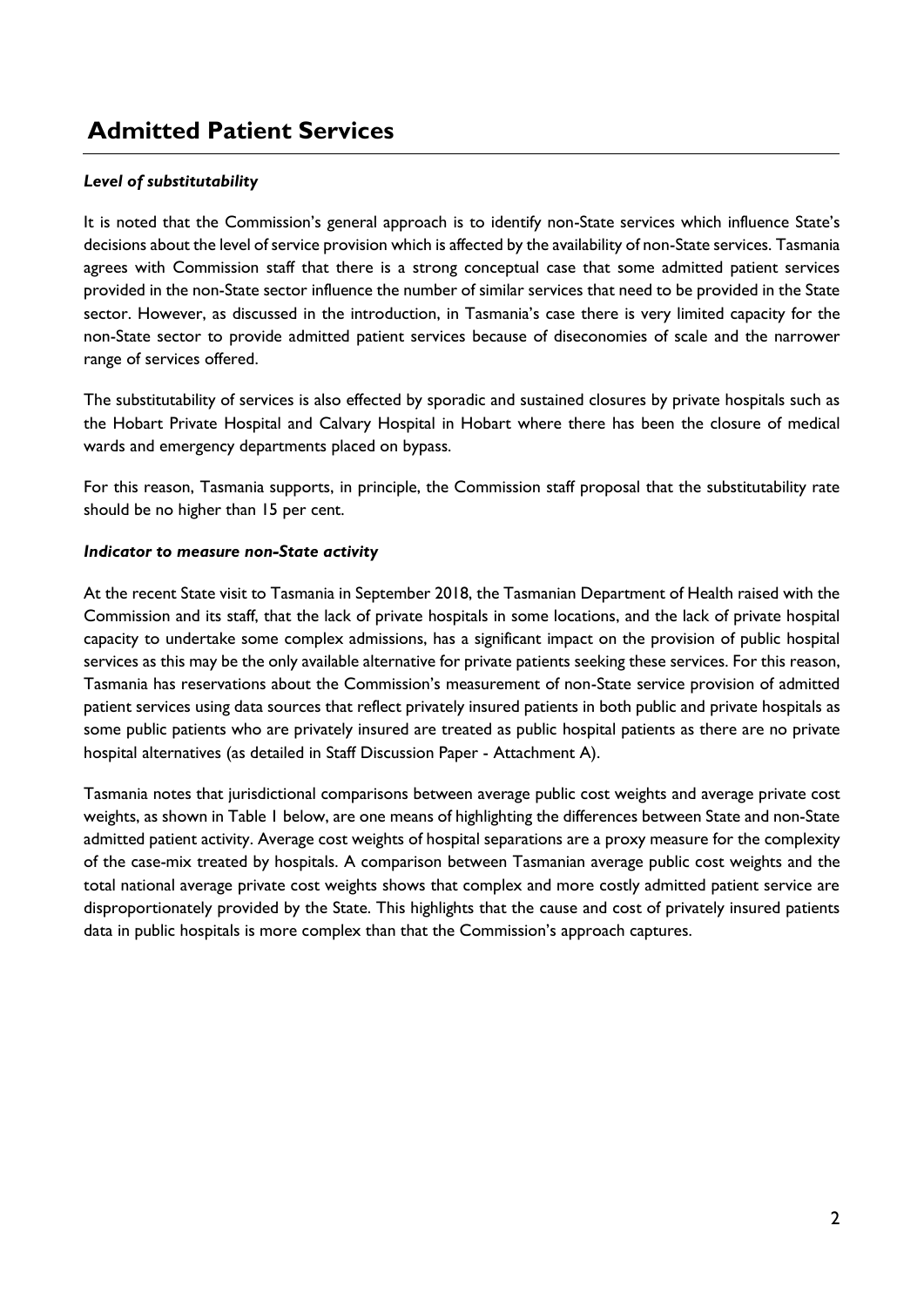**Table 1 - Average cost weights, public and private hospitals, by jurisdiction 2013-14 and 2016-17<sup>1</sup>**

|                                            | <b>NSW</b> | <b>VIC</b> | <b>QLD</b> | <b>WA</b> | <b>SA</b> | <b>TAS</b> | <b>ACT</b> | <b>NT</b> | Total |
|--------------------------------------------|------------|------------|------------|-----------|-----------|------------|------------|-----------|-------|
| Average public cost weight of separations  |            |            |            |           |           |            |            |           |       |
| 2016-17                                    | 1.02       | 0.95       | 0.95       | 0.94      | 1.03      | 1.07       | 1.00       | 0.60      | 0.97  |
| $2013 - 14$                                | 1.05       | 1.01       | 1.02       | 0.96      | 1.07      | 1.06       | 1.04       | 0.66      | 1.02  |
| Average private cost weight of separations |            |            |            |           |           |            |            |           |       |
| 2016-17                                    | 0.88       | 0.84       | 0.80       | 0.73      | 0.85      | n.p.       | n.p.       | n.p.      | 0.83  |
| $2013 - 14$                                | 0.86       | 0.81       | 0.79       | 0.72      | 0.82      | n.p.       | n.p.       | n.p.      | 0.81  |

An issue for Tasmania is that the Tasmanian Government is not fully compensated by private health insurers for private patients in public hospitals. This is because Private health insurers, Medicare Benefits Schedule (MBS) and Pharmaceutical Benefits Scheme (PBS) for private patients are billed by the State according to their scheduled rate as public hospitals which is under a different schedule at a lower rate compared to private hospitals.

Tasmania therefore has reservations about the non-State sector adjustment proposed by Commission staff, in that it assumes privately insured patients using public hospitals have no impact on Tasmanian Government funding or State activity levels of the approximately 124 000 total separations per annum. Of the patients who elect to use private health insurance in Tasmanian public hospitals they account for approximately 22 000 separations and incur costs to the State Government that equates to around one eighth of the total Tasmanian Government funding contribution for all admitted patients (Table 2).

This is not a policy choice of the Tasmanian Government to fund these private patients. Rather it is because these patients cannot access services in the non-State sector and therefore have few alternatives other than to use the State sector.

<u>.</u>

<sup>&</sup>lt;sup>1</sup> AIHW (2018) Admitted Patient Care 2016-17: Australian Hospital Statistics (Table 7.2) [https://www.aihw.gov.au/reports/hospitals/ahs-2016-17](https://www.aihw.gov.au/reports/hospitals/ahs-2016-17-admitted-patient-care) [admitted-patient-care](https://www.aihw.gov.au/reports/hospitals/ahs-2016-17-admitted-patient-care) ; AIHW (2015) Admitted Patient Care 2013-14: Australian Hospital Statistics (Table 7.2) <https://www.aihw.gov.au/reports/hospitals/ahs-2013-14-admitted-patient-care> . n.p. - not published.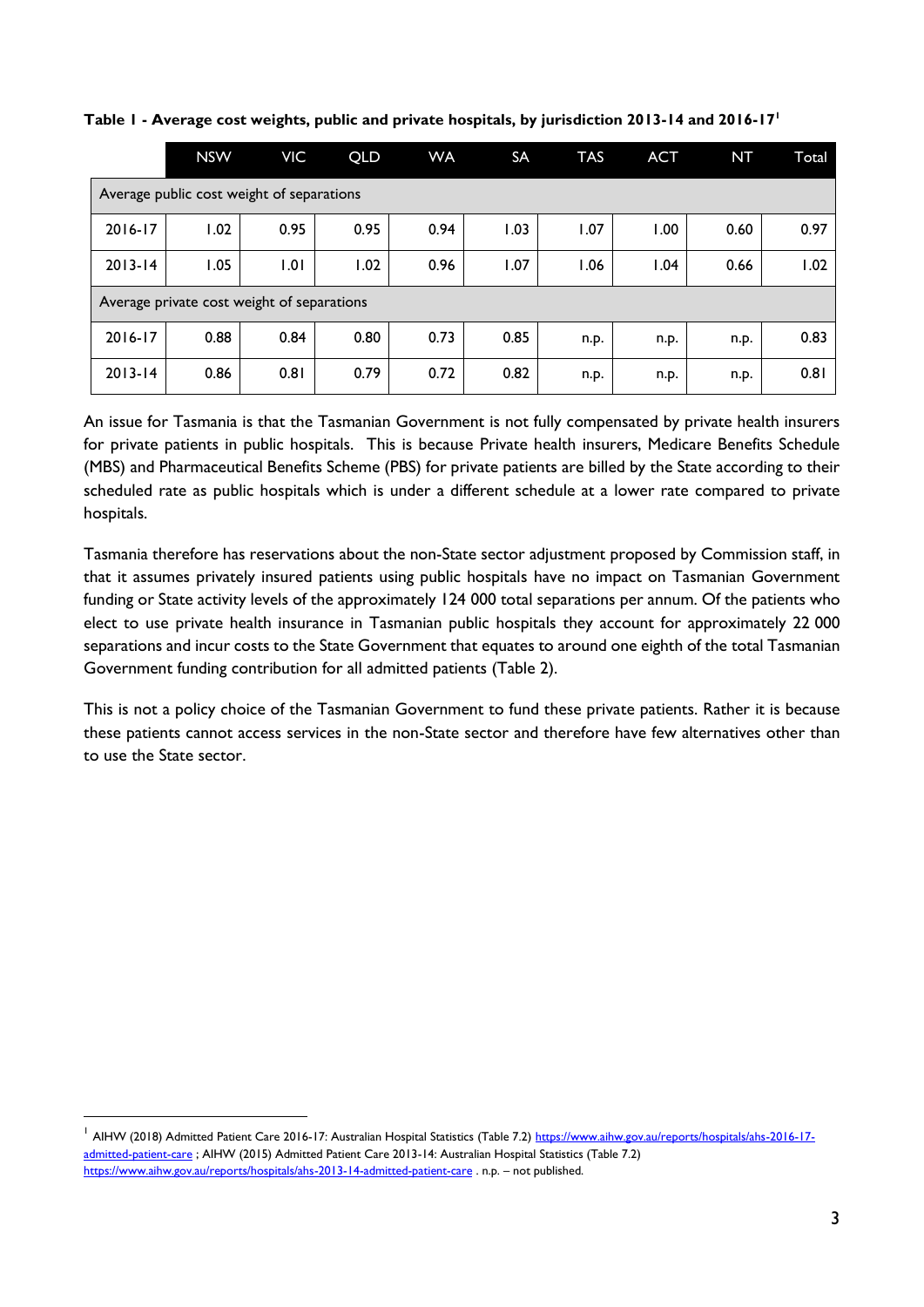**Table 2 - Relative scale of private admitted patient services in Tasmanian public hospitals, 2016-17**

| Tasmanian Government Expenditure                                        | \$'000  | Separations |
|-------------------------------------------------------------------------|---------|-------------|
| Patients using private health insurance                                 | 40 379  | 21 198      |
| All patients                                                            | 338 949 | 124 429     |
| Patients using private health insurance as a proportion of all patients | 12%     | l 7%        |

As shown in Table 2, private patients in public hospitals cost the Tasmanian Government approximately \$40 million for non-compensable expenses in 2016-17.

From a funding perspective, the best estimate of substitutability for privately funded patients in Tasmanian public hospitals would be that two-thirds of patients be considered public patients and one-third be considered private patients (as shown in Table 3 below).

**Table 3 - Funding sources for private admitted patient services in Tasmanian public hospitals, 2016-17<sup>2</sup>**

| <b>Funding Sources</b>        | \$'000 | Per cent |
|-------------------------------|--------|----------|
| Tasmanian Government funding  | 40 379 | 37       |
| Private funding sources       | 36817  | 33       |
| Australian Government funding | 33 037 | 30       |
| Total cost                    | 110233 | 100      |

Tasmania supports the Commission staff approach of measuring non-State activity for admitted patients with the qualifications noted above. The use of private admitted patient services by privately insured patients' non-State data sourced from the Australian Institute of Health and Welfare (AIHW) and the Australian Prudential Regulation Authority (APRA) to measure non-State sector service provision for admitted patient services is considered fit for the intended purpose.

Tasmania will review Commission staff estimates of the non-State sector adjustment for admitted patients once it becomes available to the States.

<u>.</u>

 $2$  Tasmanian Department of Health calculations.

Government funding is calculated using the Independent Hospital Pricing Authority's (IHPA) National Weighted Activity Unit (NWAU). This is split into Tasmanian and Australian government components using the historic share applicable to Tasmania (55:45).

Total cost is calculated using the NWAU without IHPA's revenue adjustments.

Private funding sources are equal to IHPA's revenue adjustments for privately insured patients, which covers funding from private health insurers, MBS, PBS and self-funding by patients. Note, the Australian Prudential Regulation Authority (APRA) reports total Tasmanian private health insurance benefits paid to public hospitals of \$21.7 million in 2016-17 for overnight, same day and nursing home type admitted patients. This is consistent with total private funding sources of \$36.8 million in Table 3 above.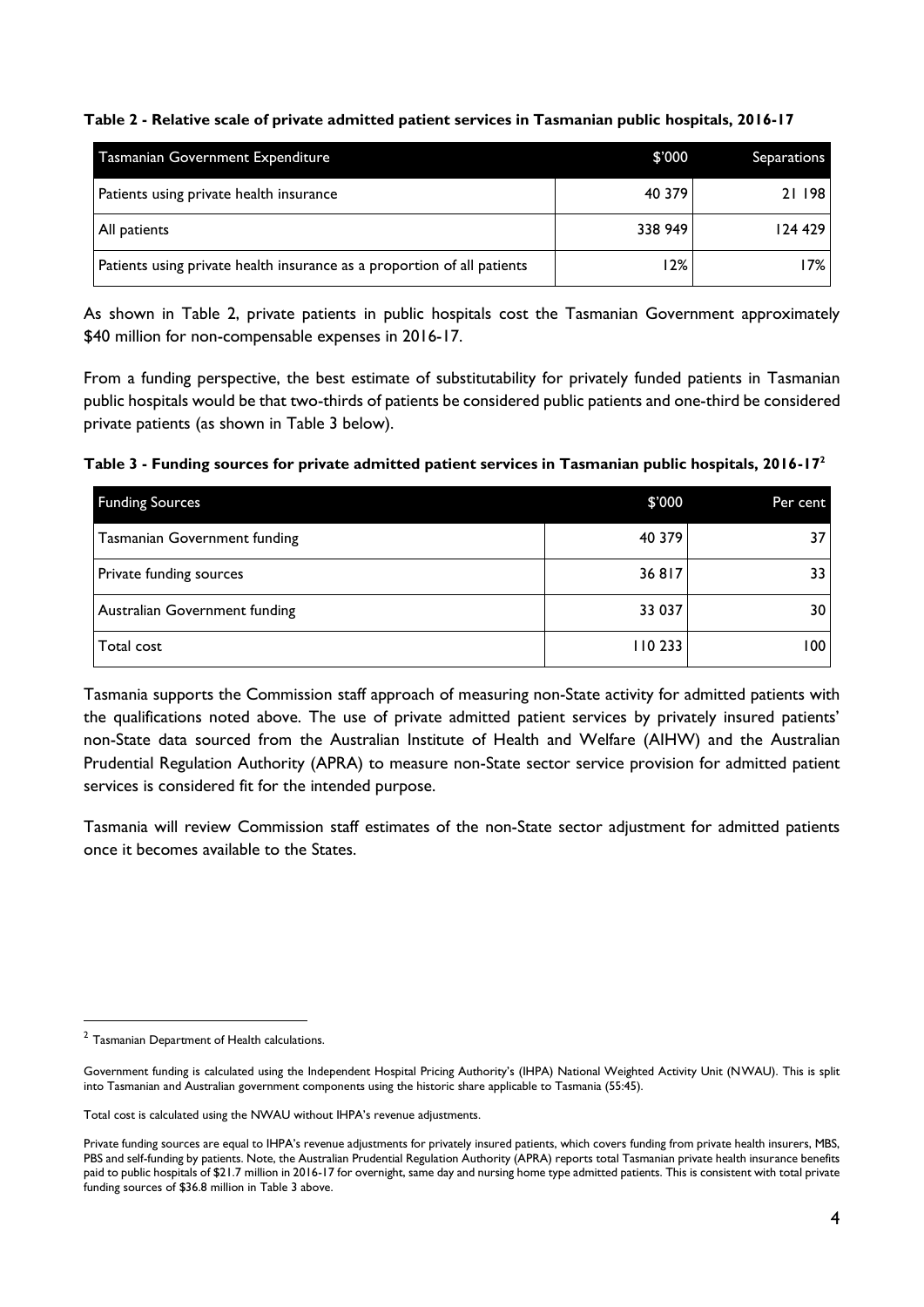### <span id="page-7-0"></span>**Emergency Department Services**

#### *Level of substitutability*

<u>.</u>

States are obliged under agreements with the Australian Government to provide an emergency service to all presenting patients. On presentation, patients are triaged to prioritise their clinical needs, with triage category 1 being the highest priority through to triage category 5 being the lowest priority. In Tasmania, approximately 38 per cent of all emergency department presentations are triage category 4 and 5. These patients require services that are similar in nature to services that can be provided by General Practitioners (GP-type services).<sup>3</sup> The reason for this high presentation rate for triage category 4 and 5 patients, for people who would be better treated elsewhere, is that there are fewer alternative services available in Tasmania.

In the 2015 Methodology Review, the Commission examined a range of studies to determine the proportion of GP-type presentations, which included the AIHW approach that used patients allocated triage category 4 and 5 as a proportion of total ED patients.

Commission staff again highlight a range of studies to estimate the proportion of GP-type presentations at the emergency department that could be substitutable with GP services. However, the availability of GP services and therefore the potential rates of substitutability between States vary, as shown in Table 4.

Commission staff considers that there is a strong conceptual case that the availability of bulk billed GP services also influences the level of emergency department presentations. Tasmania's bulk billing rate for non-referred GP attendance (excluding Practice nurses) at 76.4 per cent compared to 86.1 per cent nationally, further explain why there is a high rate of GP-type emergency presentations in Tasmania. 4

<sup>&</sup>lt;sup>3</sup> Productivity Commission (2018) Report on Government Services, (Table 10A.31 Selected potentially avoidable GP-type presentations to emergency departments).

AIHW(2018) Emergency Department Care 2016-17: Australian Hospital Statistics, (Table 4.1: Emergency Department presentations) <https://www.aihw.gov.au/reports/hospitals/ahs-2016-17-emergency-department-care/data>

<sup>4</sup> Australian Department of Health (2018) Annual Medicare Statistics – Financial Year 1984-85 to 2017-18 [http://health.gov.au/internet/main/publishing.nsf/Content/34A89144DB4185EDCA257BF0001AFE29/\\$File/MBS%20Statistics%20Financial%20Year%202](http://health.gov.au/internet/main/publishing.nsf/Content/34A89144DB4185EDCA257BF0001AFE29/$File/MBS%20Statistics%20Financial%20Year%202017-18.xlsx) [017-18.xlsx](http://health.gov.au/internet/main/publishing.nsf/Content/34A89144DB4185EDCA257BF0001AFE29/$File/MBS%20Statistics%20Financial%20Year%202017-18.xlsx)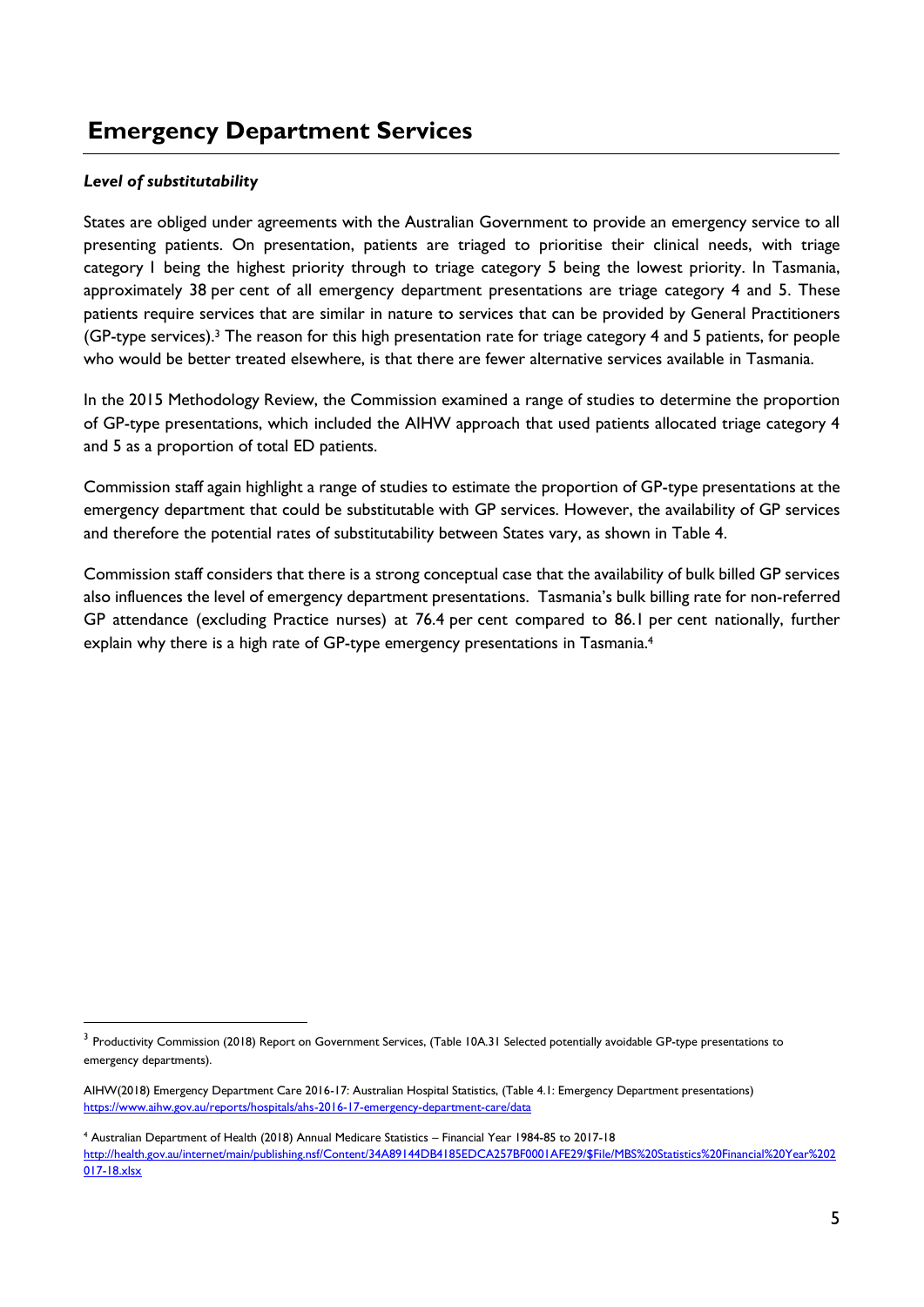#### **Table 4 - Number of GPs (full-time equivalent) per 100 000 people<sup>5</sup>**

|         | <b>NSW</b> | <b>VIC</b> | <b>OLD</b> | <b>WA</b> | <b>SA</b> | <b>TAS</b> | <b>ACT</b> | <b>NT</b> | <b>Total</b> |
|---------|------------|------------|------------|-----------|-----------|------------|------------|-----------|--------------|
| 2016-17 | 09.6       | 107.2      | 14.1       | 92.1      | 109.7     | 98.3       | 80.7       | 86.5      | 107.0        |

The rate of non-State substitutability in Tasmania is also limited because there are no emergency department services provided in the private sector in the North and Northwest. Where services are provided they are generally between 9.00 am and 5.00 pm and tend to only treat patients with a lower complexity, with higher complexity patients referred to public hospitals.

Tasmania notes that the potential rate of substitutability for emergency department services varies between States, and in Tasmania it is likely to be at the lower level compared to the national average. However, Tasmania supports in principle the Commission staff proposal that the current substitutability rate of 15 per cent be retained for this assessment.

#### *Indicator to measure non-State activity*

<u>.</u>

Tasmania supports the Commission staff approach to measuring non-State activity for emergency departments with the qualifications noted above. The use of benefits paid for bulk billed GPs to measure non-State sector service provision for emergency presentations is fit for the intended purpose.

Tasmania will review the non-State sector adjustment for emergency department patients once it becomes available.

<sup>&</sup>lt;sup>5</sup> Productivity Commission (2018) Report on Government Services, (Table 10A.19 Availability of GPs by region).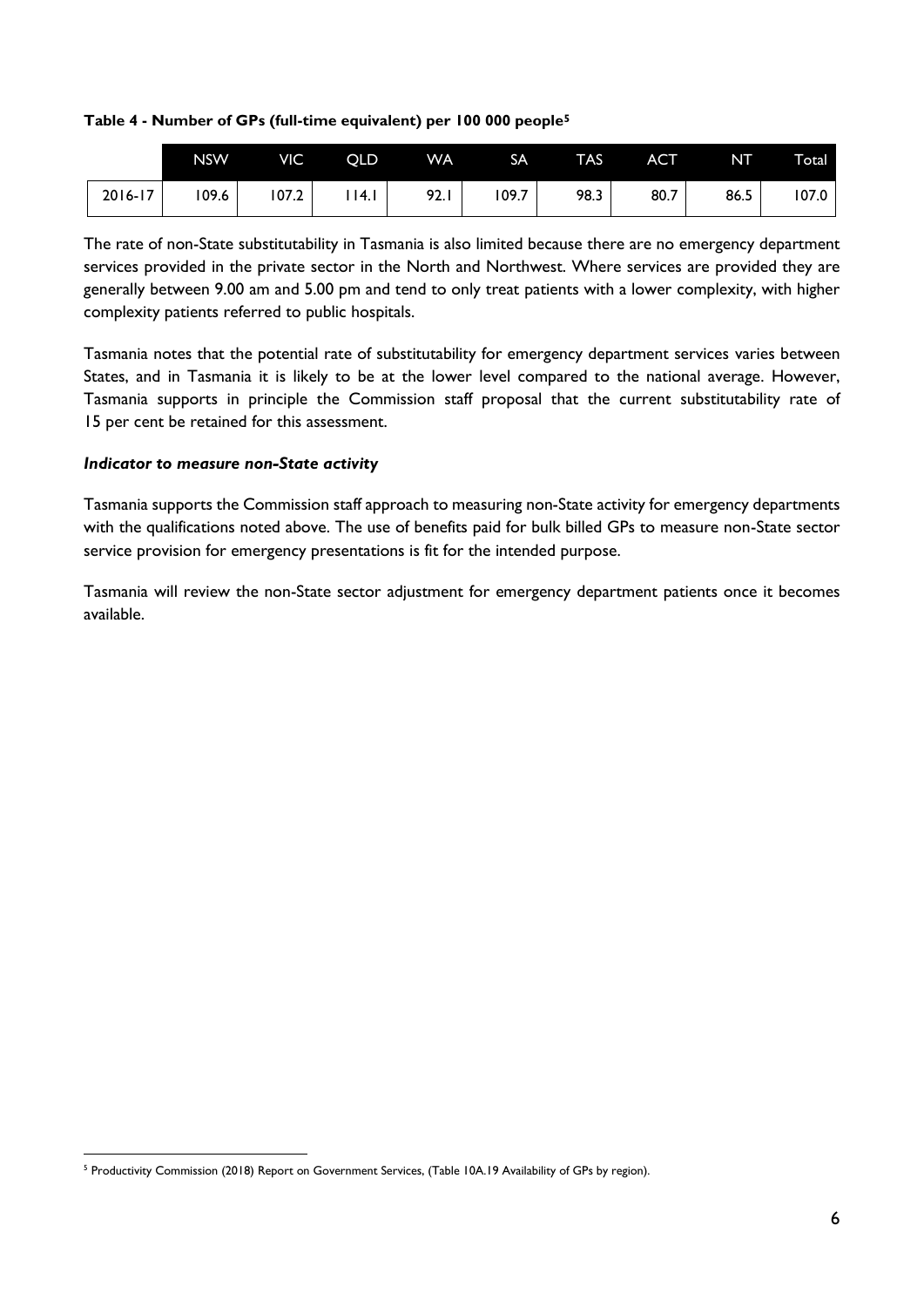### <span id="page-9-0"></span>**Non-admitted Patient Services**

#### *Level of substitutability*

The Commission staff approach to estimate the substitutability for each type of clinic (procedure clinics, medical consultation clinics, and diagnostic clinics) in which non-admitted patients services are provided is welcome as there are different service delivery models and scope to provide these services in both the State and non-State sector. Based on this approach, the overall substitutability rate has been reduced from the current 40 per cent to 20 to 25 per cent.

Tasmania agrees that estimating the level of substitutability for each type of clinic using bulk billing data is appropriate, and the data is fit for this purpose.

However, while Tasmania agrees with the proposed substitutability rate that has been applied to three of the service groups is appropriate and acceptable, it does not agree with the substitutability rate applied to the fourth group (allied health clinics).

Tasmania has concerns with the approach taken for estimating the substitutability rate for allied health services. Commission staff have identified that many non-admitted patient service are directly linked to admitted patient services provided in hospitals and that most State provided allied health services tend to be linked to earlier admitted patient episodes and therefore allied health services are not substitutable. However, if 15 per cent of admitted patients are considered substitutable then it is argued that allied health services that flow from those admitted services are also substitutable. Therefore the estimated substitutability level for allied health clinics should be the same as for admitted patients at 15 per cent rather than zero as presented in Table 5 of the Staff Discussion Paper.

Substitutability is limited between the State and non-State sector because patient eligibility for allied health services is capped under the MBS and is limited to chronic disease or mental health plans. The service cap for eligible patients is five visits for chronic diseases, and ten visits for those with a mental health plan. Additional conditions are placed on people wishing to use allied health services as part of their chronic disease plans, whereby the five visits can only use the following eligible allied health professions:

- Aboriginal Health Workers or Aboriginal and Torres Strait Islander Health Practitioners;
- Audiologists;
- Chiropractors;
- Diabetes Educators;
- Dietitians:
- **•** Exercise Physiologists;
- Mental Health Workers (includes Aboriginal health workers or Aboriginal and Torres Strait Islander Health Practitioners, mental health nurses, occupational therapists, psychologists and some social workers);
- Occupational Therapists;
- Osteopaths; Physiotherapists;
- Podiatrists; Psychologists; and
- Speech Pathologists.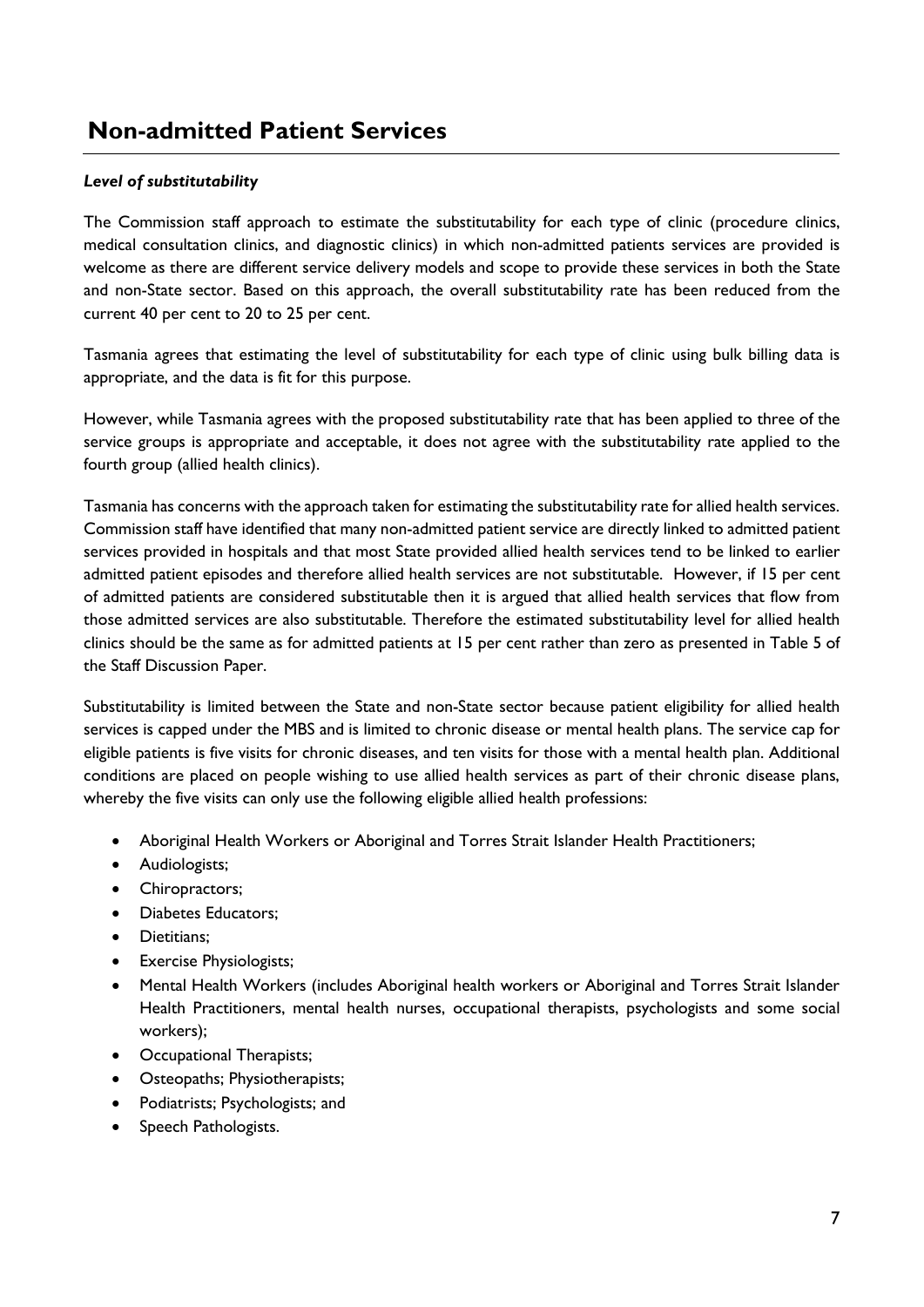It should also be noted that not all allied health professions are eligible to be providers under the MBS, one example being orthotics and prosthetics.

Applying the 15 per cent substitutability rate for admitted patient services to allied health services would alter the expenditure weighted substitutability level. It is therefore proposed that the overall level of substitutability should be between 25 and 30 per cent.

#### *Indicator to measure non-State activity*

Tasmania supports the Commission staff approach of measuring non-State activity for non-admitted patients with the qualifications noted above. The use of the value of bulk billed specialist, pathology and imaging benefits paid to measure non-State sector service provision for non-admitted patient services is fit for the intended purpose.

Tasmania will review Commission staff estimates of the non-State sector adjustment for admitted patients once it becomes available to the States.